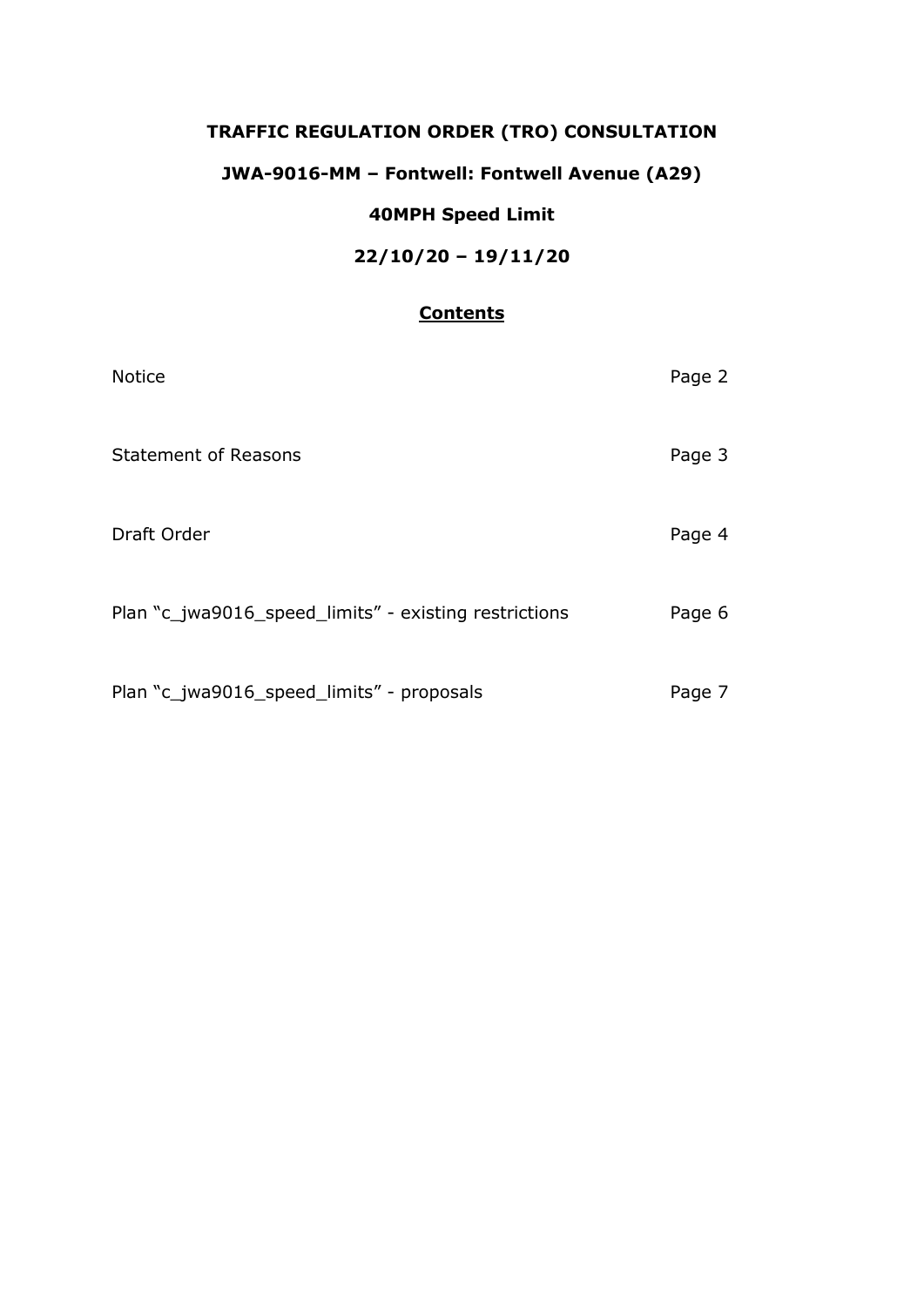### **West Sussex County Council (Barnham And Eastergate: Fontwell Avenue (A29)) (40 MPH Speed Limit) Order 2020**

NOTICE is hereby given that West Sussex County Council proposes to make a permanent Traffic regulation Order under the provisions of the Road Traffic Regulation Act 1984, the effect of which will be to extend the 40 MPH speed limit on Fontwell Avenue (A29) in the parish of Barnham and Eastergate. The extended 40 MPH speed limit would run from a point 45m north of its junction with Eastergate Lane, northwards to its junction with the A<sub>27</sub>

Full details of the proposals in this notice can be viewed on our [website.](https://www.westsussex.gov.uk/roads-and-travel/traffic-regulation-orders/) The website includes a response form for any comments or objections.

Due to current social distancing requirements, paper copies of documents will not be available to view in council offices or libraries. People without access to a computer who wish to view details of the scheme should telephone the West Sussex County Council Contact Centre on 01243 642105 to receive the documents by post.

Any comments or objections about the proposal must be received before 19 November 2020. These may be submitted via the response form on the website mentioned above, by e-mail to [tro.team@westsussex.gov.uk](mailto:tro.team@westsussex.gov.uk) or in writing to TRO Team, West Sussex County Council, The Grange, Tower Street, Chichester, PO19 1RH. For legal reasons, only correspondence including a full name and address will be considered. Please quote reference JWA9016-MM in all correspondence.

Dated this 22nd day of October 2020. Director of Law & Assurance, County Hall, Chichester.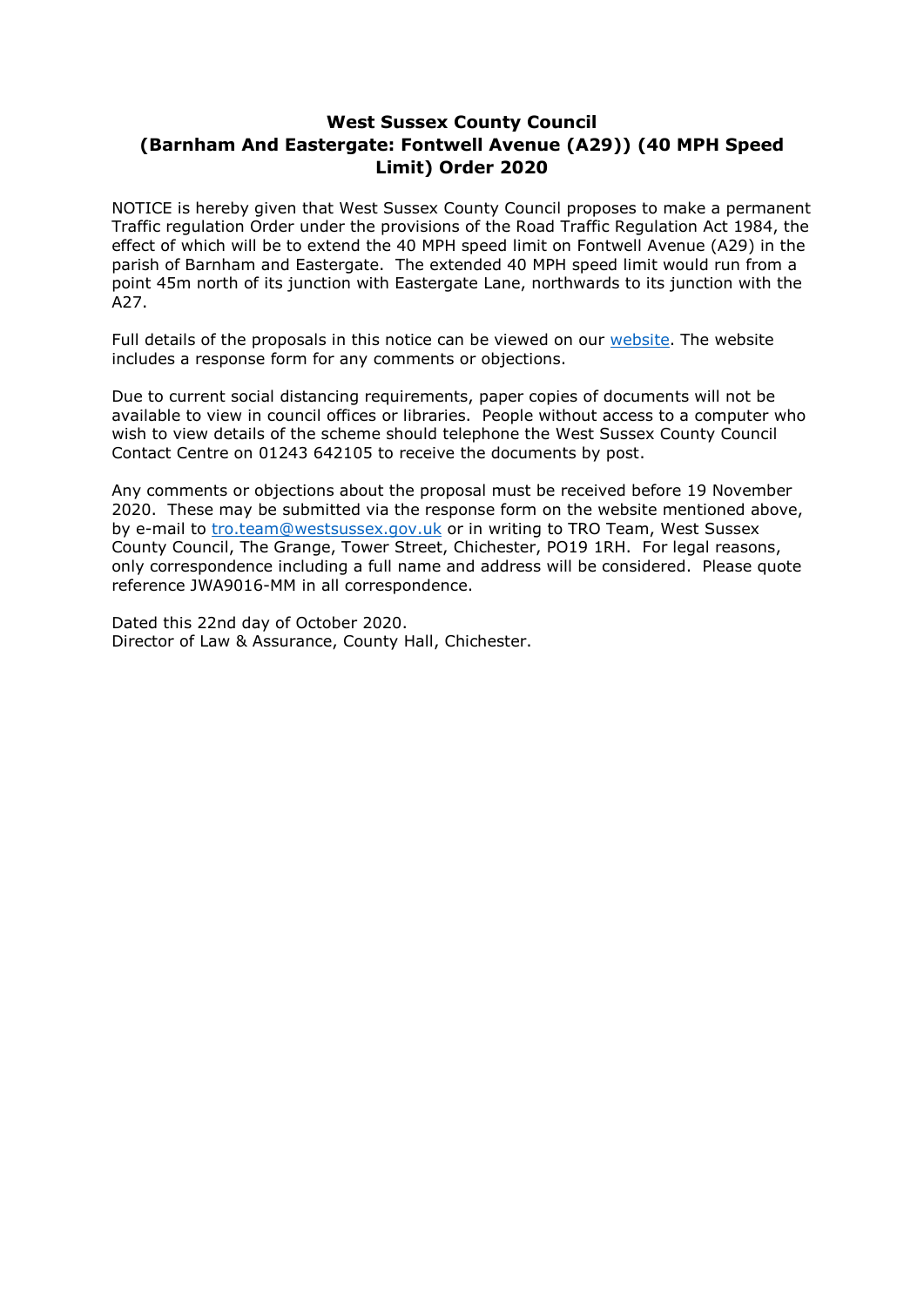### **West Sussex County Council (Barnham And Eastergate: Fontwell Avenue (A29)) (40 MPH Speed Limit) Order 2020**

#### **Statement of Reasons for Proposing to Make the Order**

West Sussex County Council proposes to make a permanent Traffic Regulation Order that will extend the 40 MPH speed limit on Fontwell Avenue (A29) in the parish of Barnham and Eastergate. The extended 40 MPH speed limit would run from a point 45m north of its junction with Eastergate Lane, northwards to its junction with the A27.

Planning permission has been granted for the construction of a development of new houses and commercial premises on land east of Fontwell Avenue. This development will be accessed from a section of Fontwell Avenue which is presently subject to the national 60 MPH speed limit.

Despite a 60 MPH speed limit applying, average traffic speeds on this length of road are presently in the region of 40 MPH so the new junction has been designed to the appropriate safety standards for this speed of traffic. To accommodate the new junction safely it is therefore considered appropriate to reduce the speed limit to 40 MPH on this section of Fontwell Avenue.

The new order is therefore proposed to avoid danger to persons or other traffic using the affected lengths of road.

The attached drawings, numbered \*\*\*\*\*\*\* shows the length of road affected by the proposed order.

Director of Law & Assurance 1 April 2020 JWA9016-MM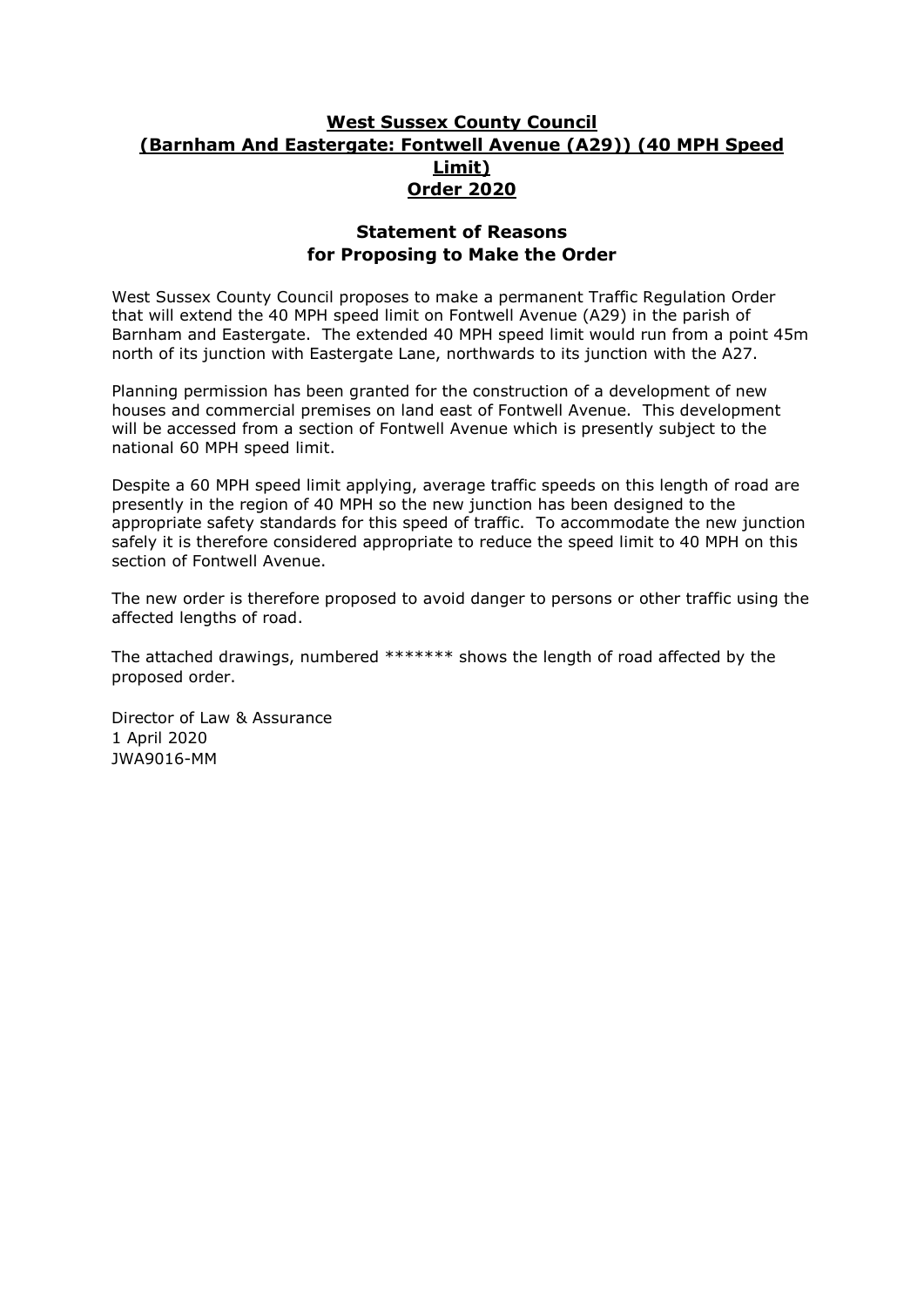#### **WEST SUSSEX COUNTY COUNCIL (BARNHAM AND EASTERGATE: FONTWELL AVENUE (A29)) (40 MPH SPEED LIMIT) ORDER 2020**

West Sussex County Council in exercise of their powers under Section 84 (1) a of the Road Traffic Regulation Act 1984 ("the Act"), and after consultation with the chief officer of police in accordance with Part III and Part IV of Schedule 9 to the Act hereby make the following Order:-

- 1. This Order shall come into operation on the \*\*\*\*\* day of \*\*\*\*\*\*\* and may be cited as "West Sussex County Council (Barnham And Eastergate: Fontwell Avenue (A29)) (40 MPH Speed Limit Order 2020"
- 2. The part of the Order specified in the First Schedule to this Order is hereby revoked.
- 3. No person shall cause or permit any vehicle to proceed at a speed exceeding 40 miles per hour in the length of road specified in the Second Schedule to this Order.
- 4. Nothing in Paragraph 3 shall apply to a vehicle being used by naval, military or air force purposes while being driven by a person for the timebeing subject to the orders of a member of the armed forces of the Crown on an occasion when –

(a) the person driving the vehicle is a member of the special forces as defined by the Road Traffic Exemptions (Special Forces) (Variation and Amendment) Regulations 2011; and

(b) the vehicle is being driven-

 (i) in response, or for practice in responding, to a national security emergency by a person who has been trained in driving vehicles at high speeds; or

(ii) for the purpose of training a person in driving vehicles at high speeds.

#### **FIRST SCHEDULE Part of Order to be Revoked**

#### **Order Title Part to be Revoked**

West Sussex County Council: Eastergate: Fontwell Avenue (A29)) (30 MPH Speed Limit) (And Various Roads Consolidation) Order 2017

The Third Schedule insofar as it refers to Fontwell Avenue (A29)

#### **SECOND SCHEDULE 40 MPH Speed Limit**

#### **Length of Road in Barnham and Eastergate**

**Length of 40 MPH Speed Limit**

Fontwell Avenue (A29) From a point 45 metres north of Eastergate Lane, northwards to its junction with the A<sub>27</sub>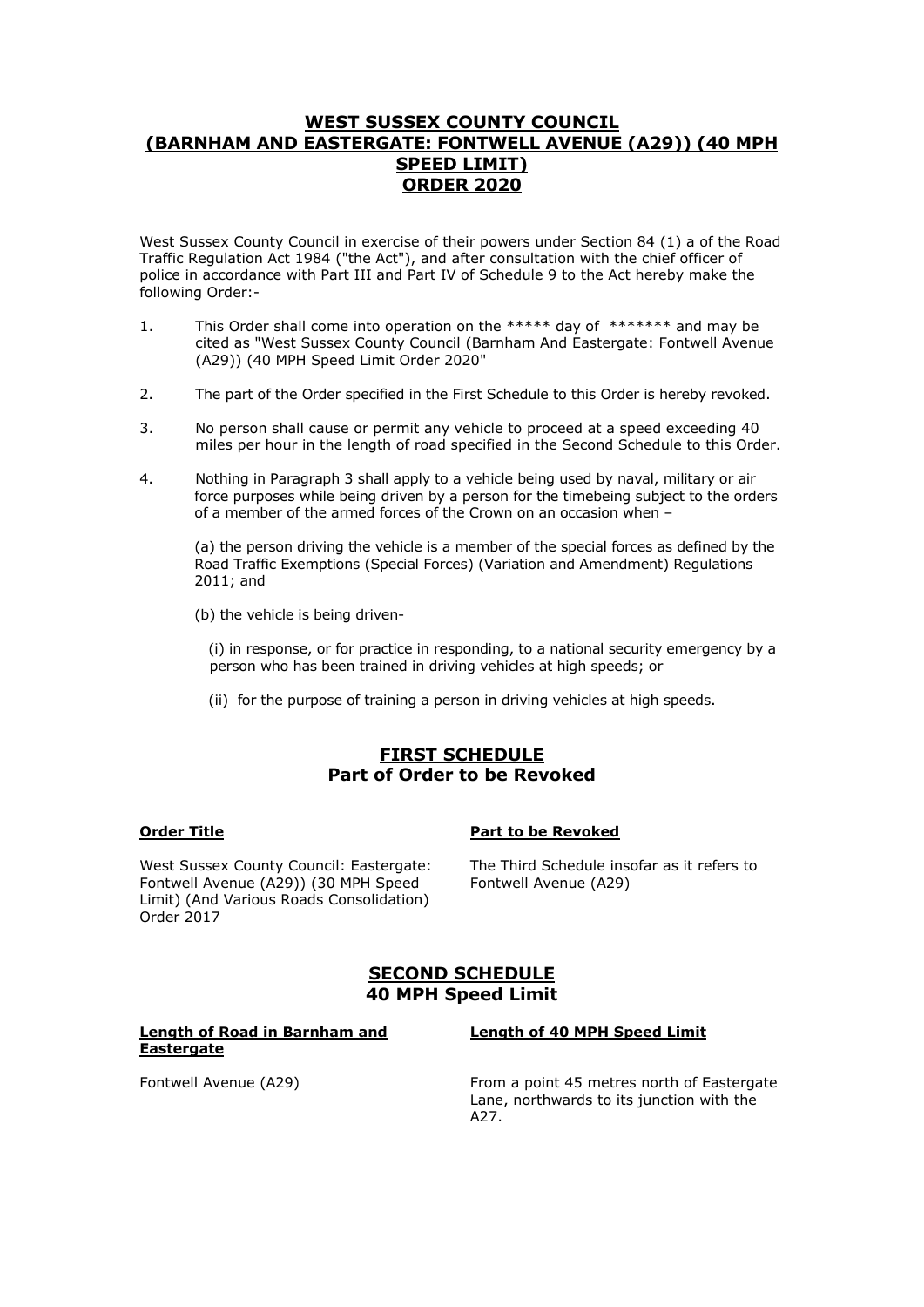THE COMMON SEAL of WEST SUSSEX COUNTY COUNCIL was hereto affixed<br>
the day of 2020<br>
in the presence of:<br>
()<br>
()<br>
Authorised Signatory<br>
()  $day of$  2020 in the presence of: ) ) )

)

Authorised Signatory )

File No: JWA9016-MM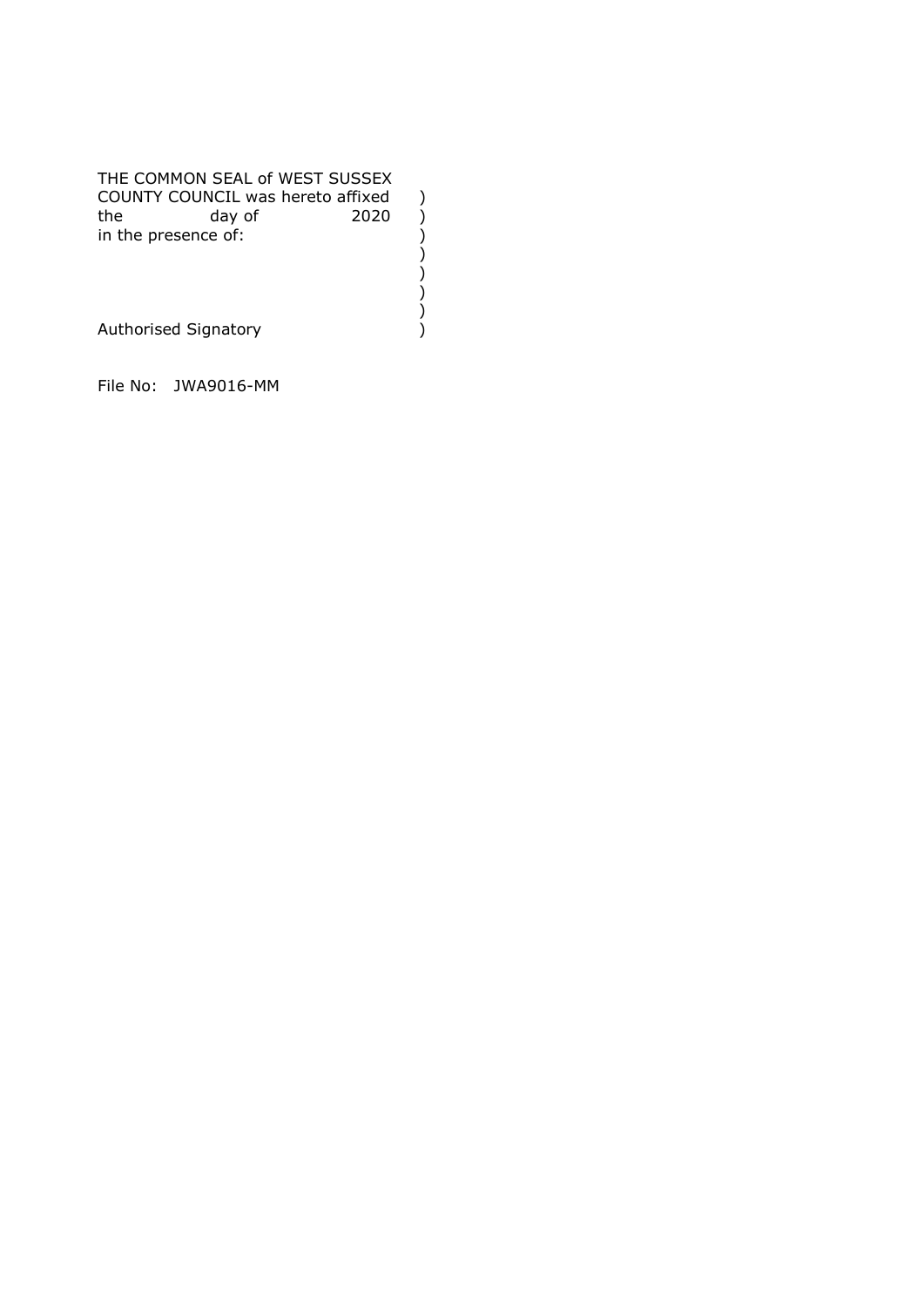

| Reproduced from or based upon 2020 Ordnance Survey mapping<br>with permission of the Controller of HMSO © Crown Copyright reserved.<br>Unauthorised reproduction infringes Crown copyright and may lead to<br>prosecution or civil proceedings West Sussex County Council Licence No. 100023447 | ARUN DISTRICT: EASTERGATE                   | <b>JWA9016</b> |  |
|-------------------------------------------------------------------------------------------------------------------------------------------------------------------------------------------------------------------------------------------------------------------------------------------------|---------------------------------------------|----------------|--|
|                                                                                                                                                                                                                                                                                                 | A29 FONTWELL AVENUE: EXISITING SPEED LIMITS | 1:3,000        |  |